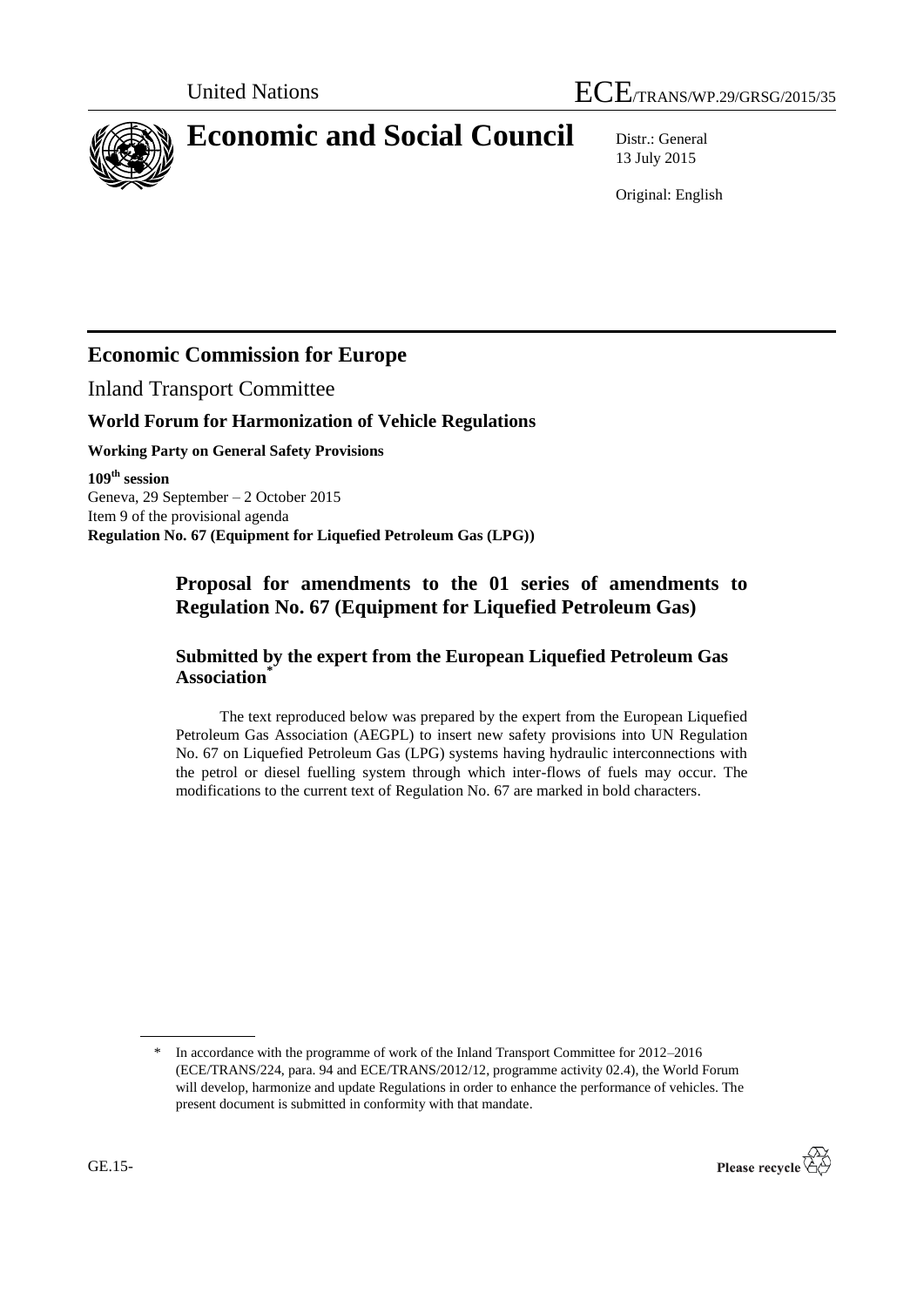#### **I. Proposal**

*Insert new paragraphs 2.21. to 2.23.,* to read:

- "**2.21. "LPG-system" means a set of LPG specific equipment intended to be fitted in a vehicle to constitute an integrated and functional whole aimed at enabling the propulsion with LPG;**
- **2.22. "Interconnected LPG-system" means a LPG-system having interconnections with the petrol or diesel fuelling system that include a hydraulic path through which flows of petrol or diesel into the LPG container, or vice versa, may occur;**
- **2.23. "Multi-component": means a device consisting of all or part of specific equipment mentioned in paragraph 2.2**."

*Paragraphs 6.4. to 6.14. (former),* amend to read (inserting a new paragraph 6.15.):

"6.4. - 6.**15**. Provisions regarding other components

The other components, which are shown in Table 1, shall be type approved pursuant to the provisions laid down in the annexes which can be determined from the table.

| abie |  |
|------|--|
|------|--|

| Paragraph | Component                                           | Annex          |
|-----------|-----------------------------------------------------|----------------|
| 6.4.      | Fuel pump                                           | $\overline{4}$ |
| 6.5.      | Vaporizer <sup>1</sup>                              | 6              |
|           | Pressure regulator <sup>1</sup>                     |                |
| 6.6.      | Shut-off valves                                     | $\overline{7}$ |
|           | Non-return valves                                   |                |
|           | Gas-tube pressure relief valves                     |                |
|           | Service couplings                                   |                |
| 6.7.      | <b>Flexible hoses</b>                               | 8              |
| 6.8.      | Filling unit                                        | 9              |
| 6.9.      | Gas injection devices/Gas mixing piece <sup>3</sup> | 11             |
|           | <b>or</b>                                           |                |
|           | Injectors                                           |                |
| 6.10.     | Gas dosage units <sup>2</sup>                       | 12             |
| 6.11.     | Pressure sensors                                    | 13             |
|           | Temperature sensors                                 |                |
| 6.12.     | Electronic control unit                             | 14             |
| 6.13.     | LPG filter units                                    | 5              |
| 6.14.     | Pressure relief device                              | 3              |

**2**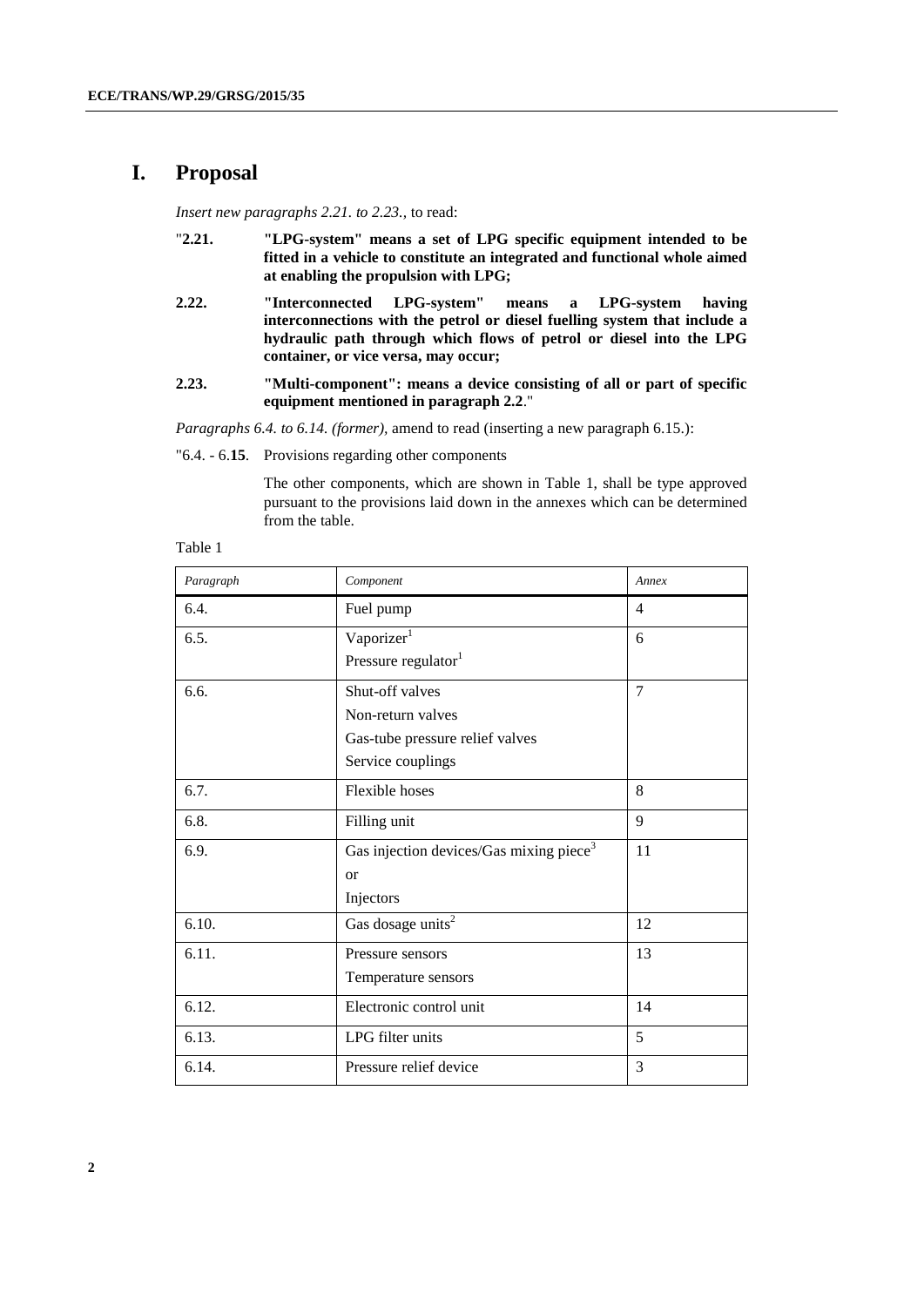| Paragraph | Component              | Annex                                                       |
|-----------|------------------------|-------------------------------------------------------------|
| 6.15.     | <b>Multi-component</b> | <b>Annexes</b><br>applicable to<br>the single<br>components |

 $\frac{1}{2}$  Either combined or separate

<sup>2</sup> Only applicable when the gas dosage actuator is not integrated in the gas injection device.

Applicable only when the operating pressure of the gas mixing piece exceeds 20 kPa (Class 2)."

*Paragraphs 6.15. to 6.15.1.5. (former),* renumber as paragraphs 6.16. to 6.16.1.5.

*Insert a new paragraph 6.16.1.6.,* to read:

"**6.16.1.6. When the 80 per cent stop valve is intended to be fitted as a component of an interconnected LPG-system, the manufacturer shall demonstrate to the type approval authority that the safety concept of the LPG-system prevents an overfilling of the container**."

*Paragraphs 6.15.2. to 6.15.13.2.4. (former),* renumber as paragraphs 6.16.2. to 6.16.13.2.4.

*Insert a new paragraph 6.17.,* to read:

"**6.17. When intended to be fitted as components or parts of an interconnected LPG-system, non-metallic, metallic or a mixture of metallic and nonmetallic LPG components, including flexible hoses and their elements, and non-metallic, metallic or a mixture of metallic and non-metallic parts of LPG components which may come into contact with petrol shall meet the requirements specified in Annex 18 to this Regulation.** 

> **Non-metallic, metallic or a mixture of metallic and non-metallic components or components containing non-metallic parts shall bear an approval mark according to Annex A, appendix 1.**"

*Insert new paragraphs 17.13. to 17.13.2.4.,* to read:

- "**17.13. Specific provisions for interconnected LPG-systems**
- **17.13.1. LPG-system for dual-fuel (LPG-diesel) vehicle**
- **17.13.1.1. The manufacturer shall demonstrate to the technical service that the safety concept of the LPG-system prevents any flow of LPG into the diesel tank.**

**If the technical service deems that the safety concept is not fully effective in preventing such flows, the technical service may require to implement appropriate provisions to remove from the diesel tank any amount of LPG that is likely to flow, as soon as the vehicle is run in diesel mode.**

**17.13.1.2. The manufacturer shall demonstrate to the technical service that the safety concept of the LPG-system prevents any flow of diesel into the LPG container.**

> **If the technical service deems that the safety concept is not fully effective in preventing such flows, the technical service may require to implement appropriate provisions to remove from the LPG container any amount of diesel that is likely to flow, as soon as the vehicle is run in dual fuel mode.**

**17.13.2. LPG-system for bi-fuel (LPG-petrol) vehicle**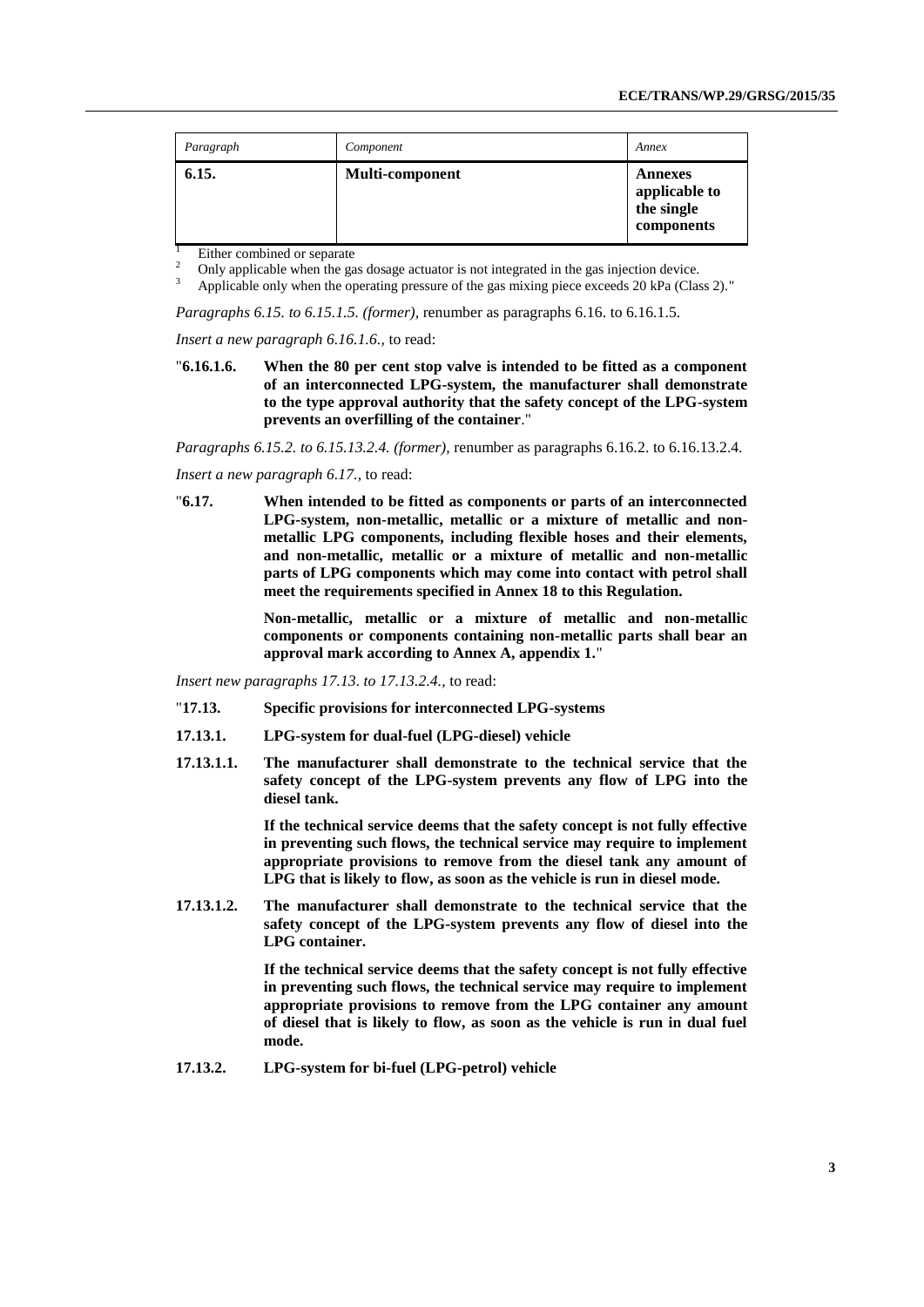**17.13.2.1. The manufacturer shall demonstrate to the technical service that the safety concept of the LPG-system prevents any flow of LPG into the petrol tank.** 

> **If the technical service deems that the safety concept is not fully effective in preventing such flows, the technical service may require to implement appropriate provisions to remove from the petrol tank any amount of LPG that is likely to flow, as soon as the vehicle is run in petrol mode.**

**17.13.2.2. In order to prevent that flows of petrol into LPG container, occurring during switch-over operations, could lead to an overfilling of the LPG tank (i.e. above 80 per cent of its capacity which means 80 per cent liquid and 20 per cent gaseous fuel), the LPG-system shall contain an Electronic Control Unit complying also with paragraph 6. of Annex 14.**

> **The manufacturer shall demonstrate to the technical service that the safety concept of the LPG-system prevents any flow of petrol into the LPG container during operations other than switch-over ones.**

> **If the technical service deems that the safety concept is not fully effective in preventing such flows, the technical service may require to implement appropriate provisions to remove from the LPG container any amount of petrol that is likely to flow, as soon as the vehicle is run in LPG mode.**

**17.13.2.3. Means shall be provided to prevent that flows of petrol into the LPG fuel container could lead to a content of petrol higher than 16 per cent of the actual volume contained in the LPG tank.**

> **This measure shall be demonstrated in accordance with the procedures laid down in Annex 19.**

> **The present requirement shall be fulfilled also in case of faults, e.g. by use of redundant components, activation of limp home mode or of a malfunction indication to the driver.**

**17.13.2.4. Non-metallic, metallic or a mixture of metallic and non-metallic LPG components, including flexible hoses and their elements, and nonmetallic, metallic or a mixture of metallic and non-metallic parts of LPG components which may come into contact with petrol shall comply with the requirements set out in paragraph 6.17**."

*Annex 1, add new items 1.2.6. and 1.2.7.,* to read:

- "**1.2.6. Documentation of the safety concept and system description/drawings to avoid overfilling of the LPG tank (paragraph 17.3.2.2.):.............................**
- **1.2.7. Documentation of the safety concept for interconnected LPG systems (Annex 19):.......................................................................................................**"

*Annex 2A, insert new Appendix 1,* to read:

#### **"Annex 2A - Appendix 1**

**Arrangement of the type-approval mark of non-metallic, metallic or a mixture of metallic and non-metallic LPG components and LPG components containing nonmetallic, metallic or a mixture of metallic and non-metallic parts compatible with petrol. The letter N indicates non-metallic components. The letter M indicates metallic**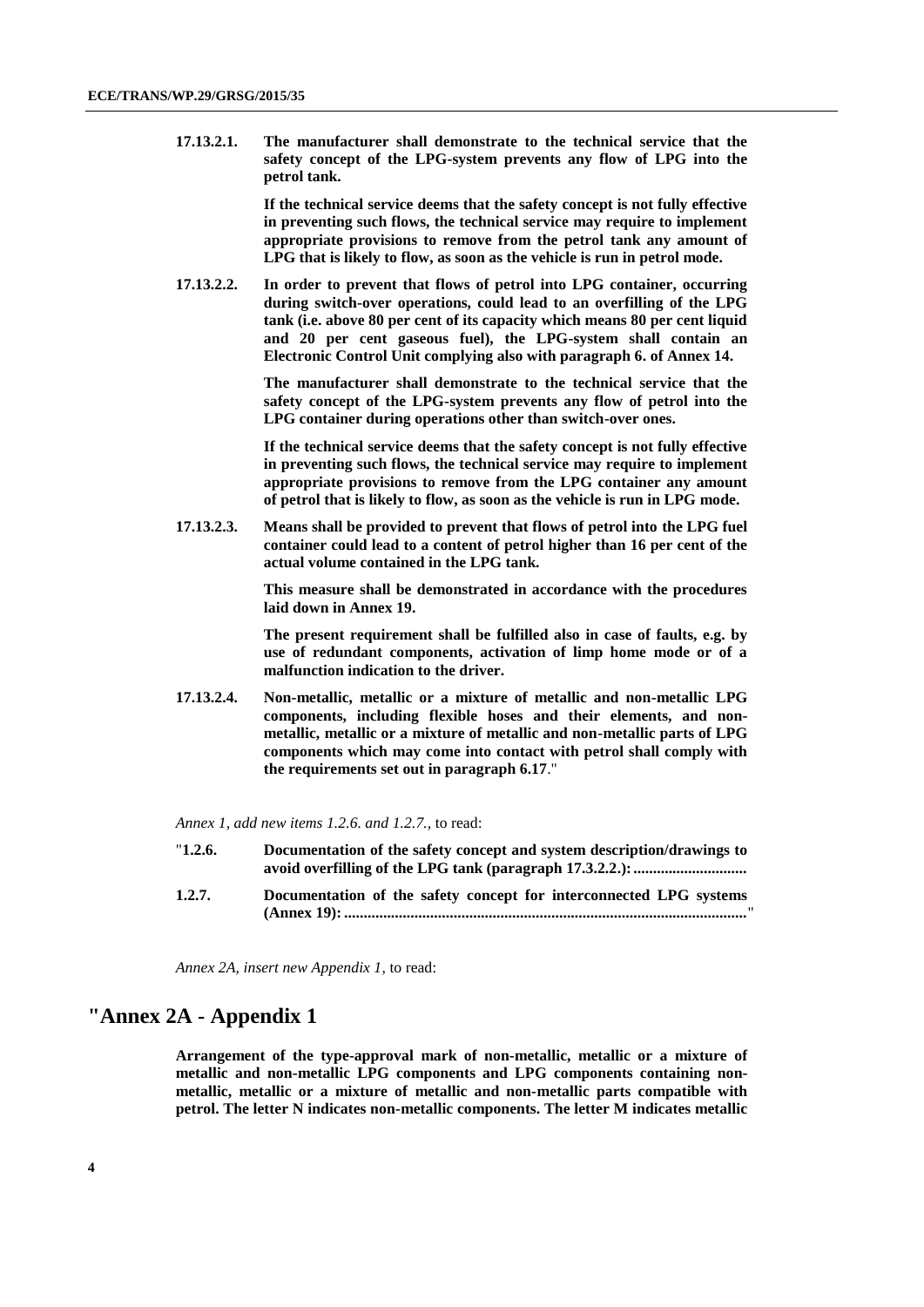**components. The letters NM indicates a combination of metallic and non-metallic components. (See paragraph 6.17. of this Regulation)**



**The above approval mark shall be affixed to the LPG component or to an identification plate to be placed in the engine compartment on a visible fixed irreplaceable chassis part, when the component is to be installed in such a way that will no longer be readily accessible.**

**The approval mark shows that the component has been approved in the Netherlands (E4), pursuant to Regulation No. 67 under approval number 012439. The first two digits of the approval number indicate that the approval was granted in accordance with the requirements of Regulation No. 67 as amended by the 01 series of amendments**."

*Annex 14, insert new paragraphs 6. to 6.2.,* to read:

"**6. When the electronic control unit (ECU) is intended to be fitted as a component of an interconnected LPG-system, it shall inhibit, by controlling the fuel selection system, the vehicle operation in petrol mode after each switch-over operation to LPG mode until a volume of liquid fuel equivalent to that flown into the LPG tank during such an operation is consumed.**

> **Notwithstanding this, the ECU may permit the switch over to petrol mode if a fault in the LPG-system determines the inoperability of the system. Such a fault shall be clearly indicated to the driver.**

> **In case of the inoperability of the LPG-system, the safety concept of the LPG-system shall prevent any flow of petrol into the LPG container after switching-over to petrol mode.**

> **The ECU shall bear a marking with the following data clearly legible and indelible:**

- **(a) the wording "ICS", and**
- **(b) the approval mark according to paragraph 5.4. of this Regulation.**
- **6.1. In order to measure the volume of liquid fuel that flows during the switch-over operations, the following test shall be carried out:** 
	- **(a) Install the LPG-system other than the container on a vehicle;**
	- **(b) Place the container on a weighing system and fill up the LPG tank;**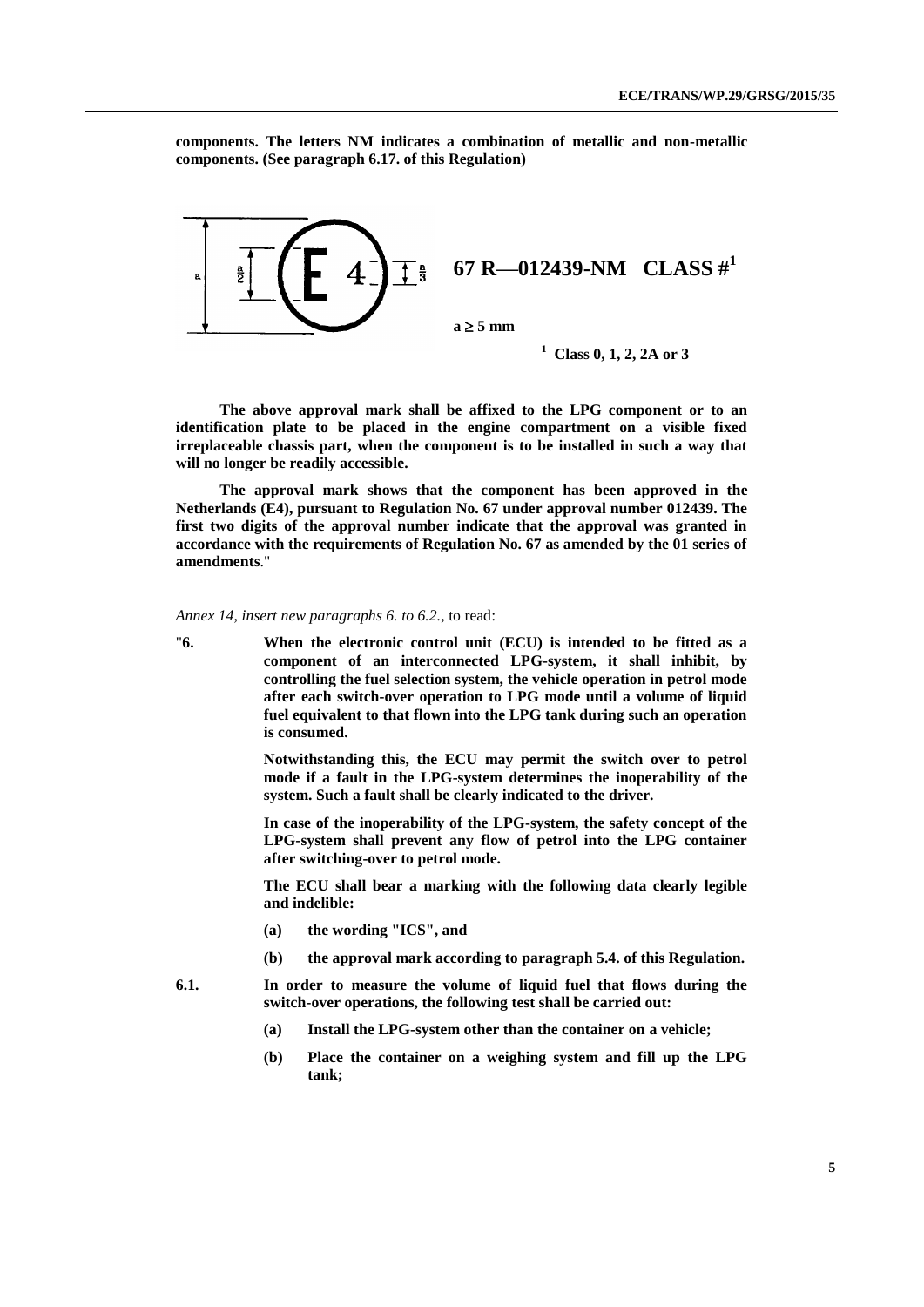- **(c) After having pressurized the LPG-system up to the normal operating conditions, record the reading of the weighing system**   $(W_1)$ ;
- **(d) Disable the ECU feature described in paragraph 6. above;**
- **(e) Switch-over from LPG to petrol and vice versa for at least 10 times;**
- **(f) Record the reading of the weighing system (W2);**

**The volume of petrol flown per switch-over operation shall be calculated as follows:** 

**Vsw = (W2-W1) / #SW / Dpetrol**

**where:**

**Dpetrol = 743 kg/m<sup>3</sup> ;**

**#SW = number of switch-over operations from LPG to petrol mode and vice versa during the test.**

**The weighing system shall have the following:**

- **(a) A precision of ± 0.02 per cent of full scale or better;**
- **(b) A resolution of 20 g;**
- **(c) An accuracy of ± 2 per cent of the reading or ± 0.3 per cent of full scale whichever is better.**
- **6.2. In order to verify compliance with paragraph 6. of this annex, the ECU shall be tested as follows:**
	- **(a) Install the LPG-system on a vehicle;**
	- **(b) Set the fuel selection system in LPG mode;**
	- **(c) Warm up the engine until all temperatures of cooling and lubrication means and the pressure of lubrication means have reached equilibrium.**
	- **(d) Let the engine run at the lowest idling speed;**
	- **(e) Switch over from LPG mode to petrol mode and vice versa;**
	- **(f) Set the fuel selection system in petrol mode.**

#### **Test interpretation**

**The criteria adopted for the interpretation of the test is as follows:**

**(i) Petrol mode is disabled until a volume of liquid fuel equal to Vsw, as calculated in paragraph 6.1. above, is consumed. Such consumption may be calculated making use of the fuel flow signals of the LPG ECU read out by means of an appropriate scan tool.**

**The test shall be repeated also at the highest idling speed**."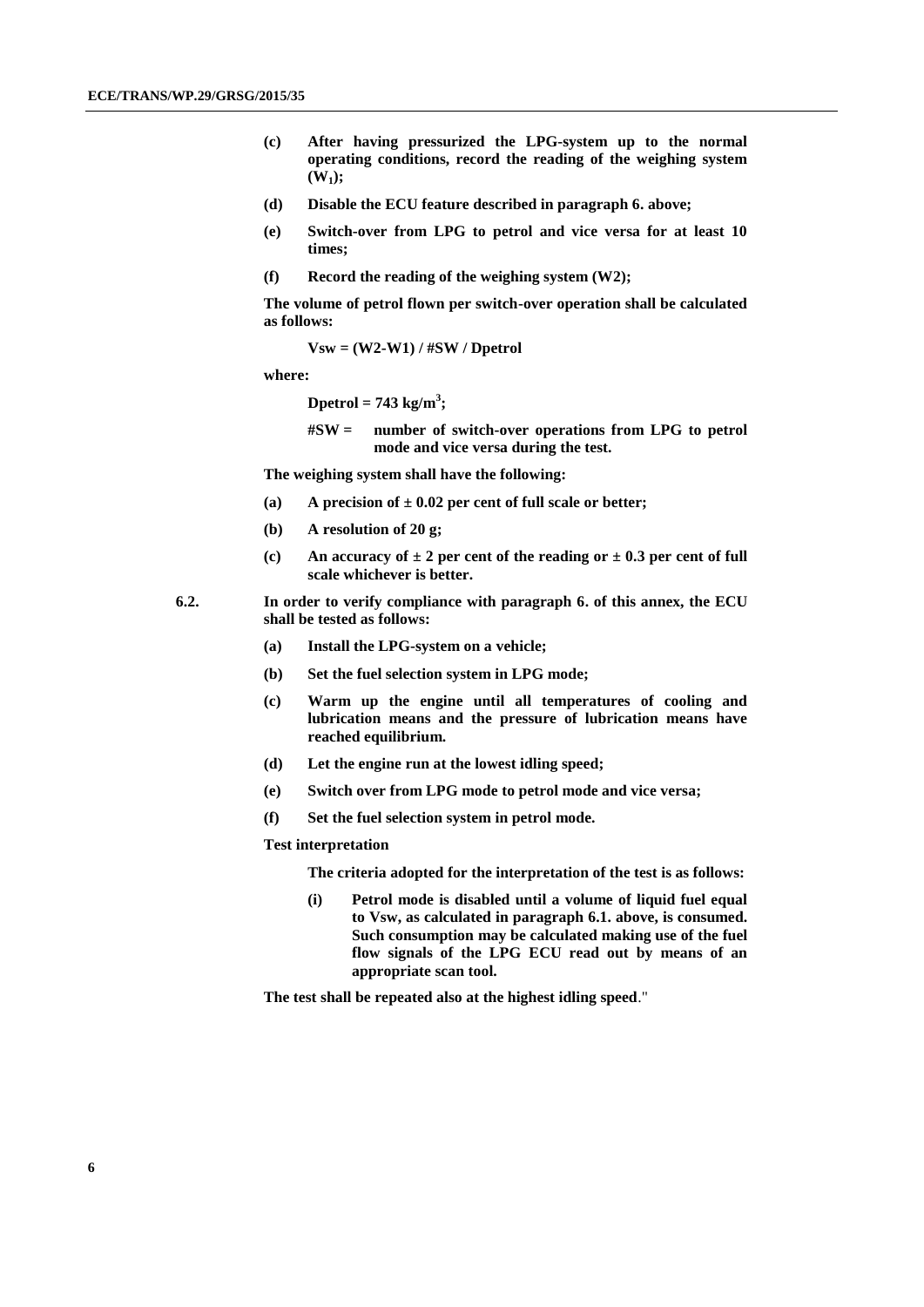*Insert a new Annex 18,* to read:

#### **"Annex 18**

## **Provisions regarding compatibility of metallic and nonmetallic components and parts with petrol**

- **1. Requirements for metallic and non-metallic components and parts**
- **1.1. Non-metallic components or parts which may come into contact with petrol shall not show excessive volume change or loss of weight.**

**Resistance to petrol according to ISO 1817 with the following conditions:**

- **(a) Medium: petrol (E10) complying with Annex 10 to Regulation No. 83;**
- **(b) Temperature: 23 °C (tolerance according to ISO 1817);**
- **(c) Immersion period: 72 hours.**
- **1.1.1. Requirements for non-metallic components and parts:**

**Maximum change in volume 20 per cent;**

**After storage in air with a temperature of 40 ºC for a period of 48 hours, the mass compared to the original value may not decrease more than 5 per cent.**

**1.3. Metallic components or parts which may come into contact with petrol shall have a permanent resistance against petrol. Metallic parts shall permanently be protected against corrosion (e.g. coating, surface finish, material mix) and fulfil the requirements of Annex 15, paragraph 12**."

*Insert a new Annex 19,* to read:

## **"Annex 19**

#### **Provisions regarding interconnected LPG-systems**

- **1. Documentation**
- **1.1. The following documentation shall be provided to the Type-Approval Authority and to the Technical Service:**
	- **(a) The description of the safety concept used to ensure compliance with the requirements specified in paragraph 17.13.2.3. of this Regulation, including all equipment, monitored parameters, relevant factors, criteria and actions;**
	- **(b) A detailed flowchart that depicts the strategies used for the purposes of meeting the requirements specified in paragraph 17.13.2.3. of this Regulation**
- **2. Test procedures**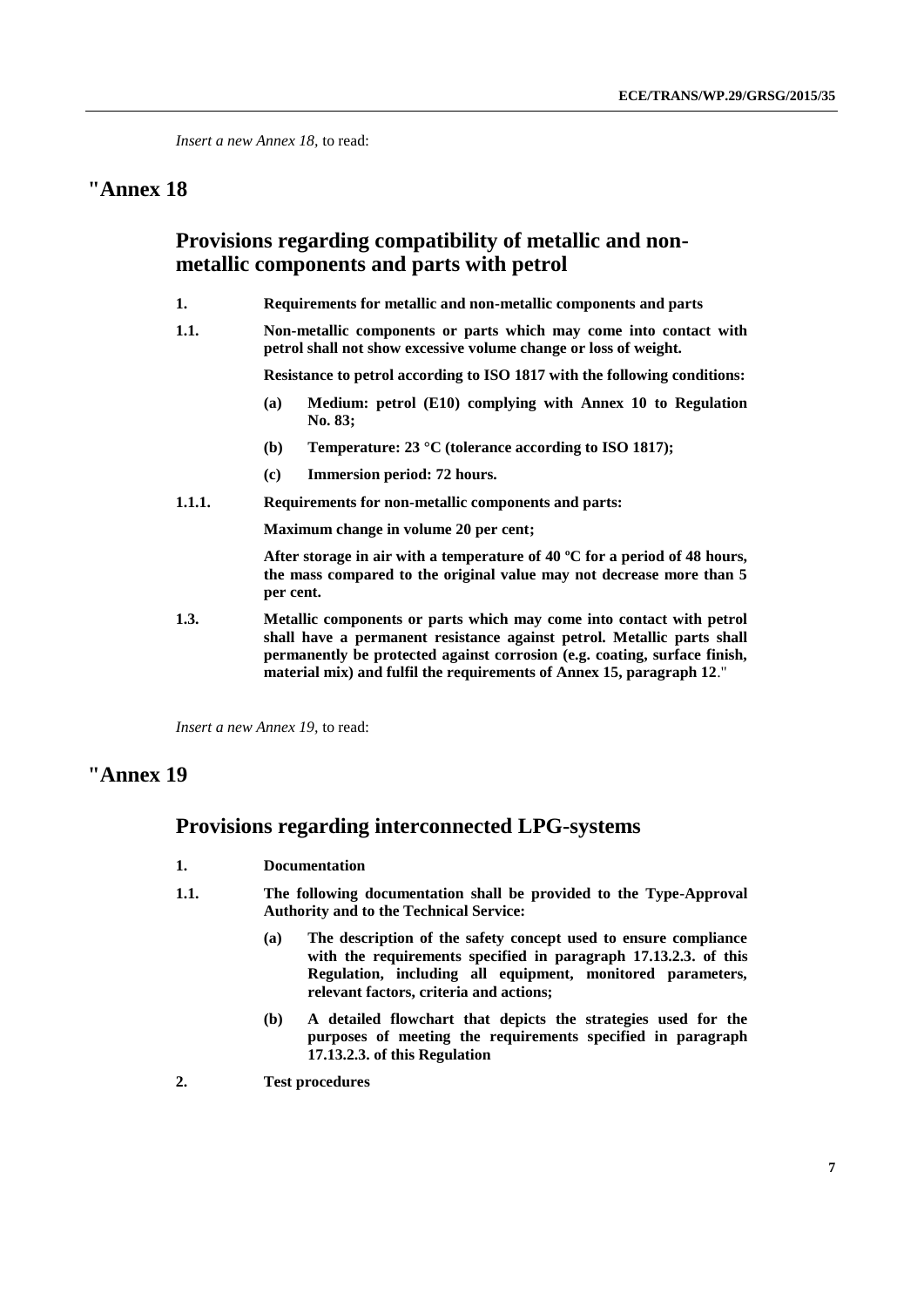**2.1. In order to verify compliance with paragraph 17.13.2.3. of this Regulation, a vehicle shall be tested as follows:**

**Test procedure**

- **(a) Install the LPG equipment on the vehicle;**
- **(b) Fill up the LPG tank with at least 10 liters of fuel;**
- **(c) Set the fuel selection system in LPG mode;**
- **(d) Let the engine run at the lowest idling speed;**
- **(e) Switch over from LPG mode to petrol mode and vice versa;**
- **(f) Repeat the action (e) until the disablement of petrol mode becomes permanent;**

#### **Test interpretation**

**The criteria adopted for the interpretation of the test is as follows:**

**Nsw < 0.16 \* Vin / Vsw**

**where:**

- **Nsw = the number of switch-over operations from LPG mode to petrol mode and vice versa until the disablement of petrol mode becomes permanent.**
- **Vsw = the volume of petrol flown into the LPG tank per switch-over operation as measured in paragraph 6.1. above**."

#### **II. Justification**

#### A. Introduction

- A.1. The proposed amendments aim, overall, at improving the safety aspects of gas systems which, by their architectural nature, allow limited flows of petrol into the LPG tank. This is, for instance, the case of the current LPG direct injection systems, in all the versions available today on the market, regardless of the manufacturer: in the rare cases in which the system acts, automatically or upon user's request, a switch over between operational modes (for example, when the LPG tank is nearing empty) a small flow of petrol is flushed into the LPG tank.
- A.2. The unconditioned prohibition of such reverse flows would determine the unjustifiable ban from the market of such innovative systems to the detriment of the environment, as these new gas systems significantly reduce the emission of pollutants and greenhouse gases with respect to analogous petrol technologies.
- A.3. In general, it is observed that:
	- (a) the presence of petrol in the LPG tank does not create pressure-related risks as it has a lower volatility, indeed its mixing with the gaseous fuel can only reduce the internal pressure at the same temperatures,
	- (b) the flush of petrol into the LPG tank is triggered only by the switch-over from an operational mode to the other one, and since the gas fuelling system cranks, warms up and runs only on gas, this event is very rare, especially if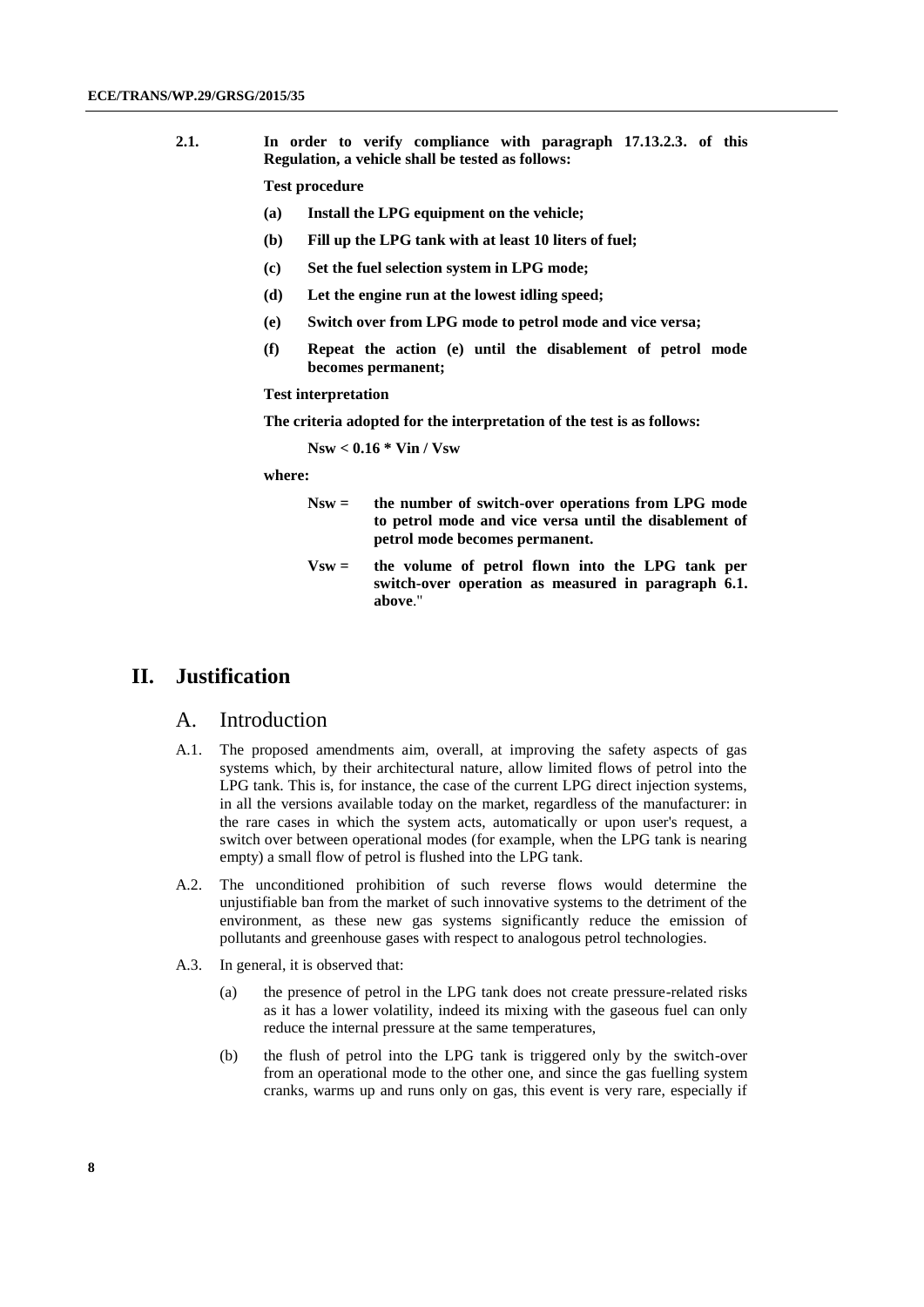compared to the other technologies where petrol is used also in gas mode during the driving cycle,

- (c) petrol has got a vapour pressure and a thermal expansion coefficient that are negligible, hence, the presence of some amount of petrol (very small) in place of LPG improves the safety level as regards the pressure-related risks,
- (d) 80 per cent is a rather conservative filling limit, with a significant margin versus 85 per cent, that is the correct one, as established also in TPED and PED directives,
- (e) overfilling of the LPG tank will be prevented by the strategy proposed in this document: each single flushed volume shall be removed by disabling the switch-over from LPG to petrol until this volume is fully consumed; relevant sound laboratory tests have been proposed.

#### B. Detailed justifications

- B.1. New paragraph 2.20. introduces the definition of a generic "LPG-system". Although "LPG-system" is referred to in the current Regulation in several points, this lacks a proper definition.
- B.2. New paragraph 2.21., in defining a particular LPG-system, the "Interconnected LPG-system", clarifies the scope of the provisions that are proposed in this amendment.

It is worth noting that this new specific definition excludes LPG-systems with no hydraulic interconnections with the petrol/diesel fuelling system as well as systems with interconnections that do not include a hydraulic path through which flows of petrol or diesel into the LPG tank may occur.

As for "petrol or diesel fuelling system", it is implicitly meant the hydraulic circuit upstream the fuel injection/aspiration point.

B.3. With new paragraph 2.22., a proper definition of "multi-component" is introduced, filling an evident gap in the Regulation: several points refers to it without a specific definition.

New paragraph 6.15. aims at clarifying the requirements and tests of the Regulation that are applicable to a "multi-component"

Both paragraphs 2.22. and 6.15. are of particular relevance to this amendment proposal because one of the main components of the LPG DI system is a multicomponent, that is usually commercialized with the name of FSU (Fuel Selection Unit).

- B.4. New paragraph 6.16.1.6. requires that, during the approval procedure of a 80 percent stop intended to be fitted in an interconnected LPG-system, the safety concept of the whole system aimed to prevent the LPG container overfilling shall be demonstrated.
- B.5. New paragraph 6.17. requires an appropriate compatibility test with petrol to the LPG components or parts of interconnected LPG-systems that may come into contact with petrol. A distinctive marking for such components or components containing such parts is also required.
- B.6. New paragraph 17.13. includes the requirements for the interconnected LPGsystems, opening a distinction between dual-fuel (LPG-diesel) vehicle (paragraph 17.13.1.) and bi-fuel (LPG-petrol) vehicle (paragraph 17.13.2.).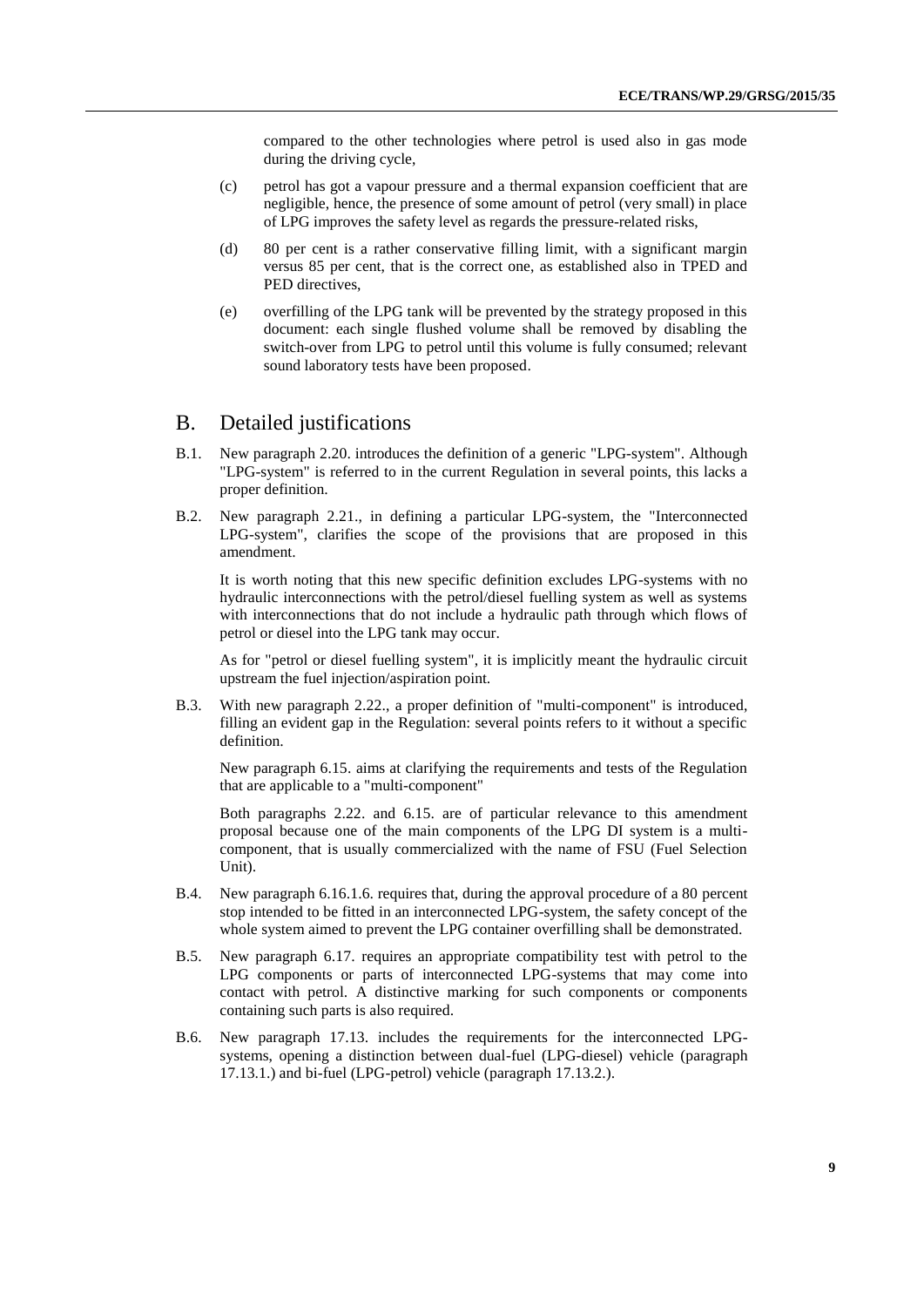**In a dual-fuel vehicle**, both flows of LPG fuel into the diesel tank and vice versa are prevented by requiring the implementation of an appropriate safety, respectively in paragraphs 17.13.1.1. and 17.13.1.2.

A safeguard clause has been added to ensure that proper means are provided to remove any amount of LPG into the diesel tank (or vice versa) if the technical service deems not fully effective the safety concept implemented by the manufacturer.

**In a bi-fuel vehicle,** flows of LPG fuel into the petrol tank are prevented by requiring the implementation of an appropriate safety concept (paragraph 17.13.2.1., first sentence).

In the case, the safety concept is deemed not fully effective by the technical service, proper means are required to remove any amount of LPG from the petrol tank as soon as the vehicle runs on petrol mode (paragraph 17.13.2.1., second sentence).

Flows of petrol into the LPG tank are permitted only during switch-over operations and under certain conditions aimed at preventing the LPG tank overfilling (paragraph 17.13.2.2.) and the petrol over-blending into LPG (paragraph 17.13.2.3.), above the limit set out in Regulations Nos. 83 and 115 (20 per cent by energy).

During operations other than switch-over ones, flows of petrol shall be prevented by the implementation of an appropriate safety concept.

The manufacturer shall demonstrate to the technical service that the safety concept is fully effective in preventing such flows; if not, proper means are required to remove any amount of petrol from the LPG container as soon as the vehicle runs in gas mode.

B.7. In order to prevent the overfilling of the LPG container due to possible flows of petrol, occurring during the switch-over operations, the ECU of an interconnected LPG-system shall comply with the new paragraph 6. of Annex 14, in addition to the other applicable requirements (paragraph 17.1.2.2.).

Paragraph 6. of Annex 14 requires the ECU to be capable to consume an equivalent volume of each single petrol flush when this occurs due to a switch-over operation.

In other words, ECU shall inhibit the switch back to petrol until such a volume is consumed.

A derogation from such a temporary disablement of petrol mode is possible only in the case the LPG-system becomes inoperable as consequence of an internal fault, to avoid putting the vehicle in a more hazardous condition.

Two tests methods are proposed to measure the average petrol flush volume as well as to prove the capability of the ECU to inhibit the switch back to petrol after a flush occurs, respectively in paragraphs 6.1. and 6.2. of Annex 14.

B.8. In order to prevent the over-blending of petrol into the LPG, the interconnected LPG system as a whole shall fulfil the provisions set out in new Annex 19 (paragraph 17.13.2.3).

Annex 19, paragraph 1.1., requires providing the type-approval authority and the technical service with a proper documentation describing the equipment and the strategy used to prevent the over-blending.

The LPG-system shall be capable to set the permanent disablement of petrol mode (i.e. disablement until LPG container gets empty) when the concentration of petrol into the actual liquid fuel in the LPG tank exceeds the max blending limit of 16 per cent by volume (equivalent to 20 per cent in energy as required by Regulations Nos. 83 and 115).